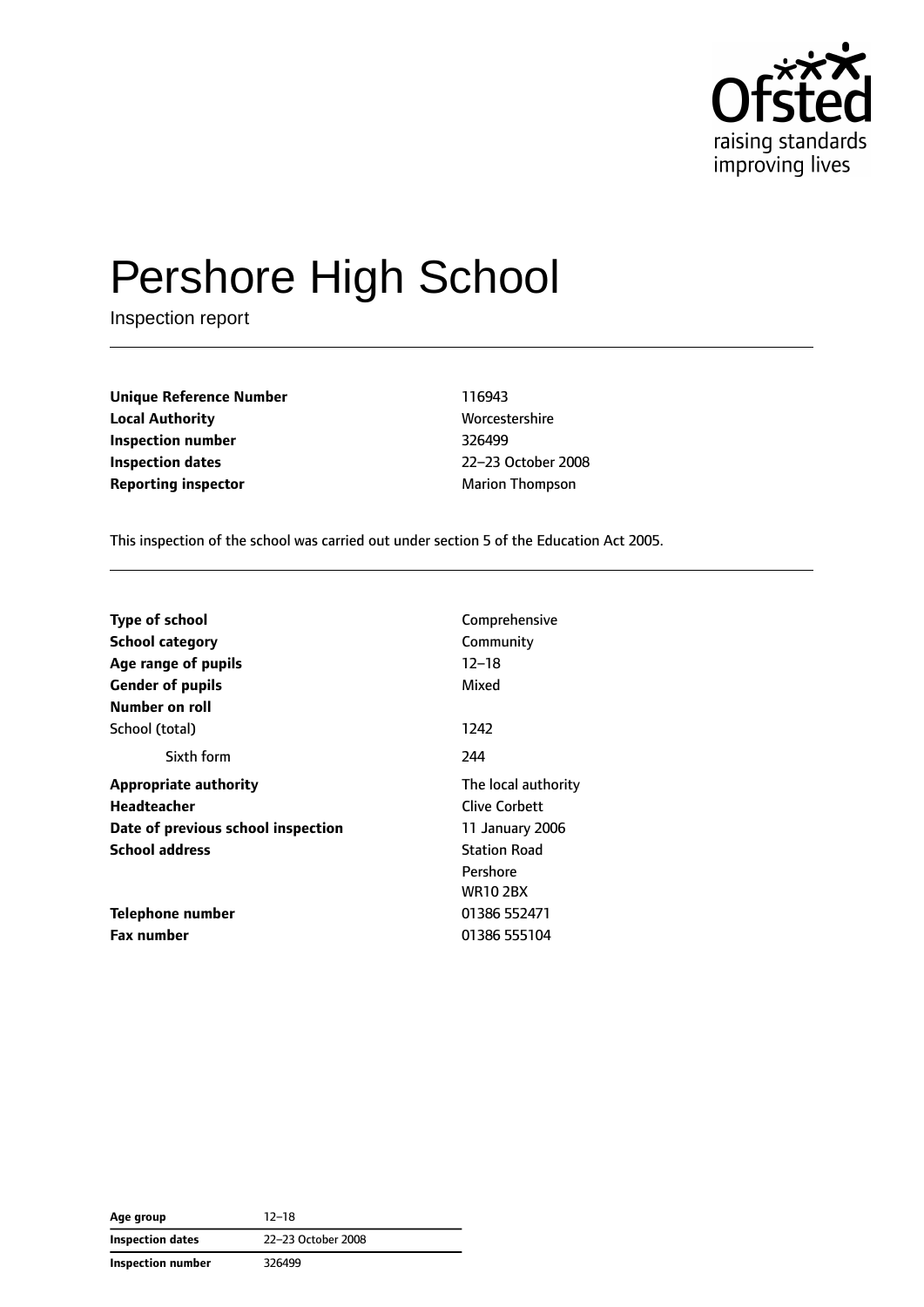.

<sup>©</sup> Crown copyright 2008

Website: www.ofsted.gov.uk

This document may be reproduced in whole or in part for non-commercial educational purposes, provided that the information quoted is reproduced without adaptation and the source and date of publication are stated.

Further copies of this report are obtainable from the school. Under the Education Act 2005, the school must provide a copy of this report free of charge to certain categories of people. A charge not exceeding the full cost of reproduction may be made for any other copies supplied.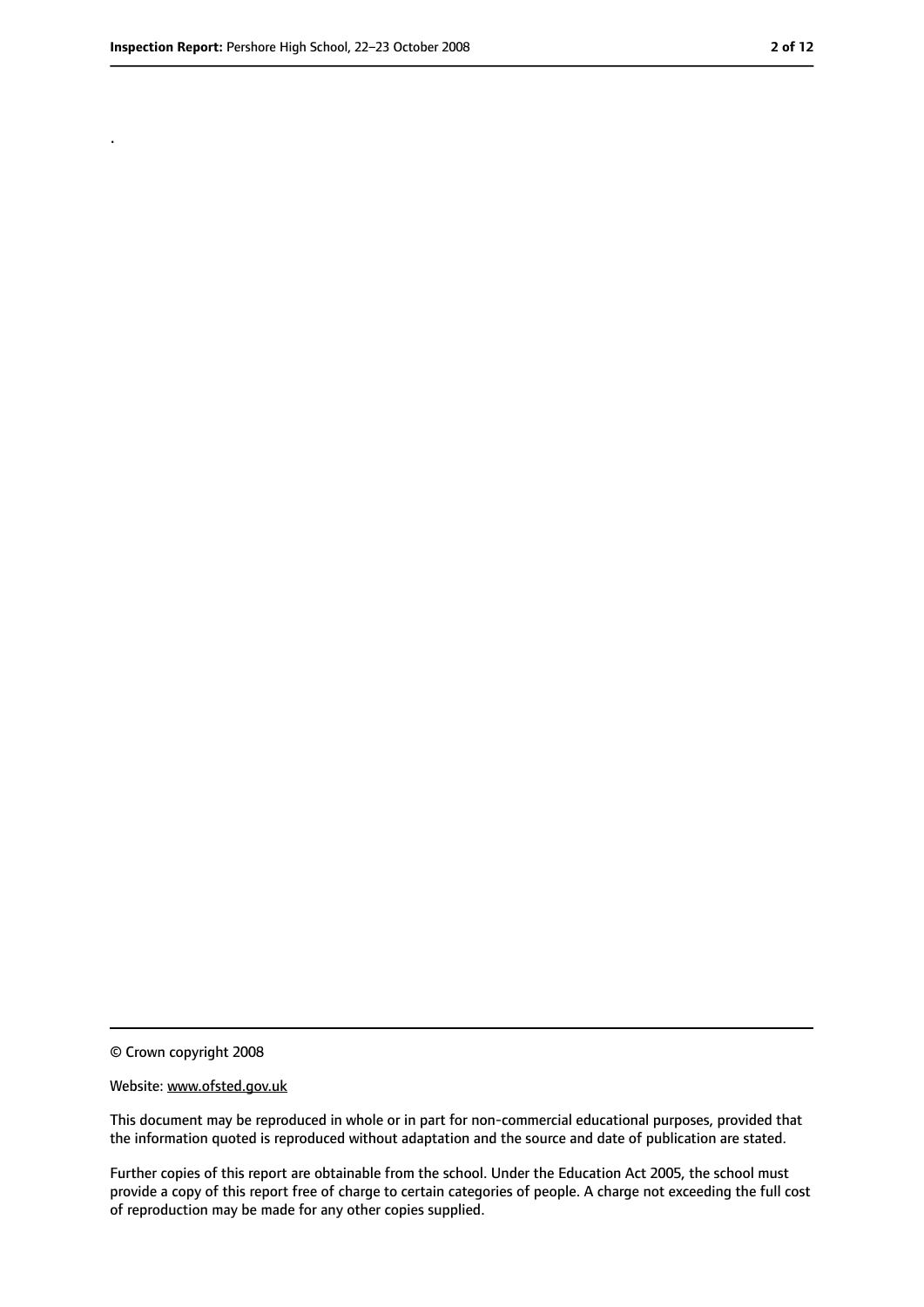# **Introduction**

The inspection was carried out by five Additional Inspectors.

# **Description of the school**

This is a large school where the vast majority of pupils are from White British backgrounds. The proportion of pupils who have free school meals is low. The percentage of students with learning difficulties and/or disabilities is broadly average. The school has been a Technology College since 2002 and a Training School since April 2007. The Hampton Centre, a learning resource centre and mainstream autism base, opened in 2007. It provides specialist resources for a maximum of 14 students with moderate learning difficulties and 8 students on the autistic spectrum. It also makes provision for students with learning difficulties and/or disabilities in the mainstream school.

## **Key for inspection grades**

| Grade 1 | Outstanding  |
|---------|--------------|
| Grade 2 | Good         |
| Grade 3 | Satisfactory |
| Grade 4 | Inadequate   |
|         |              |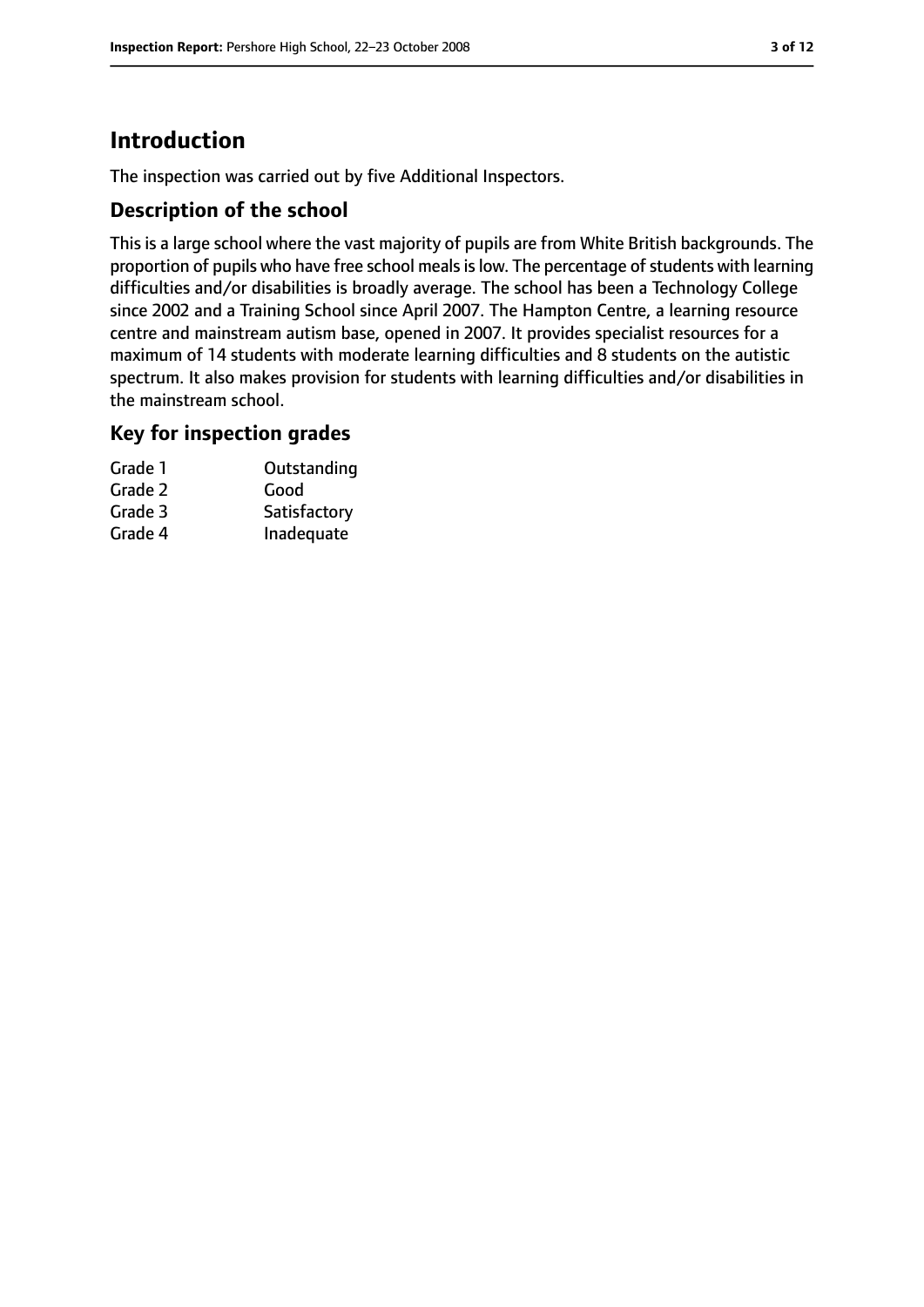# **Overall effectiveness of the school**

#### **Grade: 2**

This is a good school which provides a good education for its students. Some features of its work are outstanding. It provides an excellent education in the sixth form. Parents rightly value all aspects of the school's work, particularly the wide range of opportunities the school provides for their children and the high levels of commitment of the staff. One parent accurately wrote, 'The school respects and values its students, both as individuals and as members of the school and wider community. It fosters the development of well-rounded individuals: confident, physically fit, intellectually engaged and socially responsible.'

Much of the credit for students' good achievement and personal development is due to strong leadership provided by the headteacher, which parents variously describe as 'inspirational', 'passionate' and 'walking the talk'. He is supported well by an effective leadership team and staff. Governors provide a good level of support and challenge. Self-evaluation is good, leading to effective short-term planning. This has resulted in improved achievement in the sixth form and Key Stage 3 and, more recently, to improvements in Key Stage 4, although the school is aware that there is further improvement required. Pastoral staff and subject leaders promote the use of targets to improve students' achievement unevenly.

Longer-term planning is ambitious, but realistic. Individual targets have been raised, especially in Year 11, encouraging higher expectations on the part of staff and students. Specialist status has promoted a rise in standards in design and technology, information and communication technology (ICT) and science within the school. Funding has been targeted effectively to areas of greatest need. The school has made good improvement since the previous inspection and is well placed to improve further. Capacity to improve further in the sixth form is excellent.

The students' personal development is good, with some outstanding features. It is promoted well by the good level of pastoral care the school provides. Students enjoy school and make an outstanding contribution to the school and local community. They take their numerous responsibilities, such as being training school delegates, very seriously, promoting the school's reputation very well within the local community. They have an excellent awareness of how to live a healthy lifestyle, which is demonstrated in their healthy eating habits and enjoyment of excellent school meals. They have high levels of participation in an excellent range of extracurricular sports provided by the school.

Spiritual, moral, social and cultural development is good, particularly in relation to the empathy students develop with those in linked schools in other countries. However, within this mainly mono-cultural school, students' understanding of the range of faiths and cultures within modern Britain is limited. Behaviour is generally good, although there is occasionally some boisterous behaviour in the playground, and a few lapses in students' attention to safe practices.

Students feel safe and have positive attitudes to learning. Above average attendance contributes to their good achievement. By the end of Year 11, standards are above average and most students make good progress from their average starting points on entry to the school. Their achievement is enhanced further by good and improving teaching and an interesting, increasingly flexible curriculum.

Progress is slower in Key Stage 4 than Key Stage 3, especially in English and mathematics. A small minority of lessons in Years 10 and 11 are too teacher focused, with insufficient opportunities for students to contribute. This occasionally leads to inattentive behaviour and slows the pace of learning. Students occasionally need better quidance in examination technique,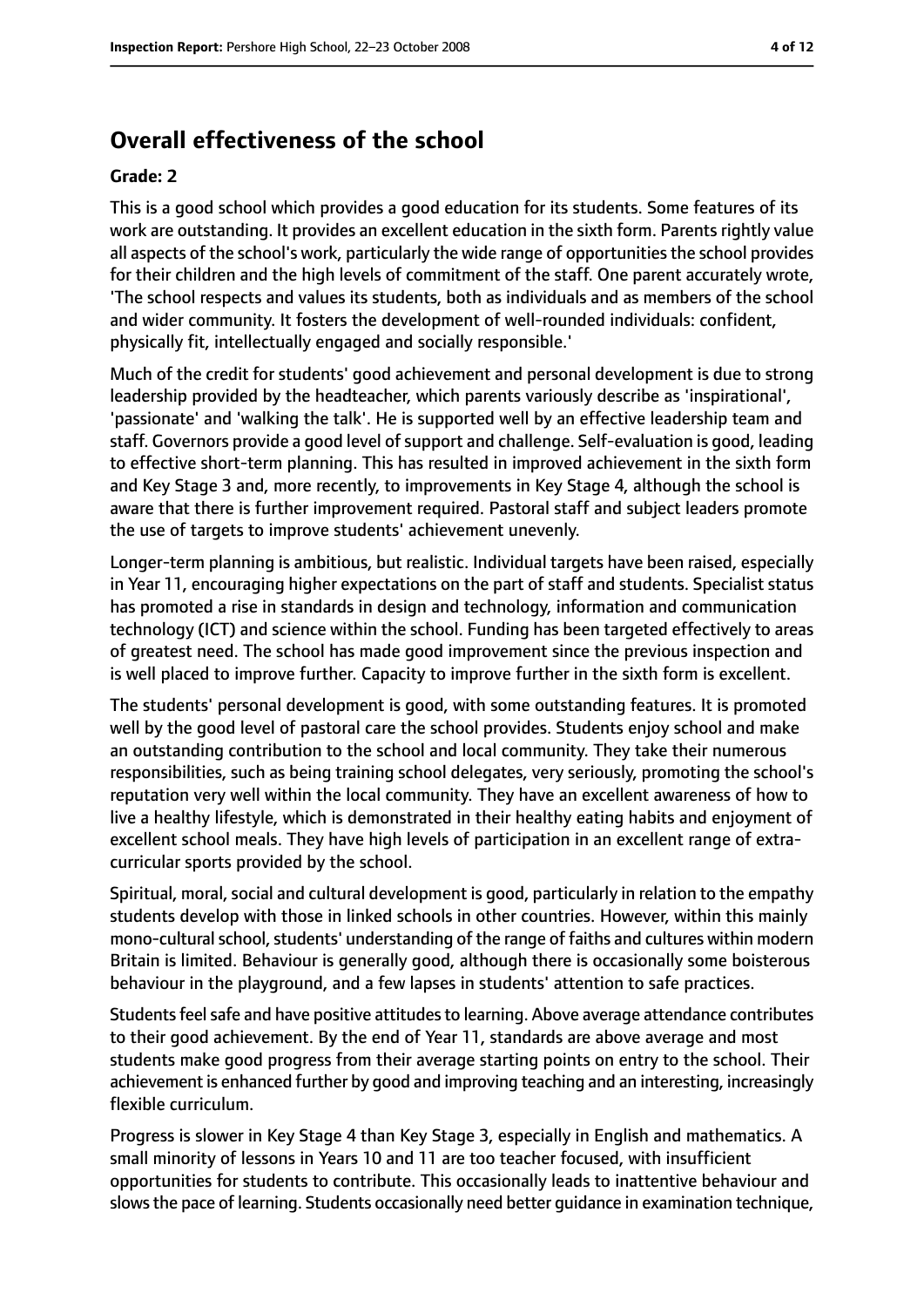such as how to deal with complex problems or manage course work. The school is tackling these issues effectively by improving teaching and the curriculum, using a wide range of well targeted strategies, but recognises that further improvements are required.

Academic guidance is satisfactory. Throughout the school, marking is regular and positive in tone, but too frequently does not provide sufficient guidance to students on the next steps to take. Students are set short-term targets, but sometimes do not understand them or use them to help improve their work.

Students with learning difficulties and/or disabilities make satisfactory progress. The recently opened Hampton Centre makes good provision for students' social and emotional needs and is effective in helping to integrate students into mainstream classes. It is increasingly effective in supporting their learning. Many students and staff have only recently arrived in school. Targets for these students are challenging and appropriate, but it is too soon for progress towards them to be apparent. Good arrangements are in place to improve the skills of some older students in English and mathematics at a local college. However, as the school is aware that this sometimes disrupts their school-based studies, improved arrangements are to be put in place for September 2009.

Students' good social skills, personal development and academic achievement prepare them well for the next stage of their lives and careers.

# **Effectiveness of the sixth form**

#### **Grade: 1**

Students' achievement is excellent and standards are well above average from their broadly average standards on entry to the sixth form. Recruitment and retention rates are high. Standards at AS and A level, and in vocational courses, are well above average, and have improved over the last year. Students' personal development and attitudes to work are excellent and their enjoyment, personal ambition and determination play a significant part in their progress. They make an important contribution to the school, helping younger pupils and taking active roles supporting staff during lunchtimes. They are active in community work and, for example, have raised funds to pay for a group of Zambian students to visit the school, as part of the effort to raise awareness of people in other parts of the world. The quality of care, guidance and support is exceptional. Students appreciate the high quality academic support and guidance they receive. The process of setting targets and the clear review process are excellent, and make a significant contribution to students' achievement. The school responds to students' personal, career and higher education needs extremely effectively.

Teaching is good with some excellent features. Work is very challenging and lessons are focused clearly on examination requirements. Teachers have excellent subject knowledge and use ICT effectively. In the best lessons, teachers encourage students to research and to develop their own opinions. However, this is not always the case and the opportunities to work independently are limited. The school is already working on this and it is beginning to improve. The excellent curriculum is a key factor in students' academic success. A wide range of GCE A and AS levels are offered. The range of vocational courses is limited, but there is good provision in the local area. The school seeks students' views on subjects they wish to study and attempts to provide them. The range of 'elective' choices is exceptionally wide, many are accredited and students welcome the school's efforts to meet their demands. Leadership and management are excellent with a clear focus on improving provision.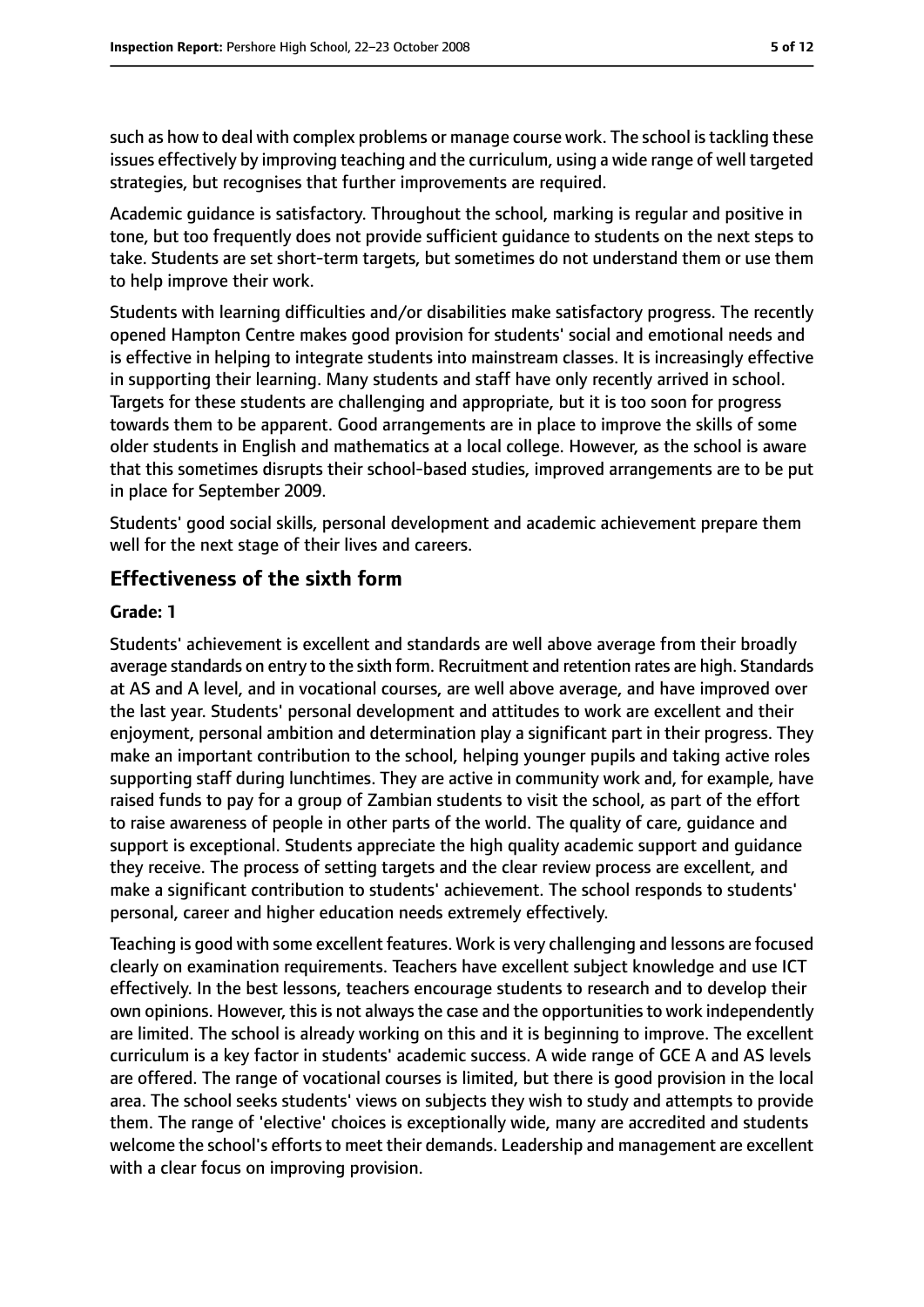# **What the school should do to improve further**

■ Improve achievement, particularly in Key Stage 4, and especially in English and mathematics, by ensuring that: -all lessons provide students with good opportunities for active participation and engagement -strategies to maximise examination potential, such as guiding students on the best way to answer examination questions, are used effectively -students understand their short-term targets and use them to establish the next steps they need to take -marking provides clear guidance to students on how to improve their work.

# **Achievement and standards**

#### **Grade: 2**

Achievement is good. Students make good progress from their broadly average standards on entry, reaching above average standards by the end of Year 11. They make faster progress in Years 8 and 9 than in Years 10 and 11, particularly in English and mathematics. However, improvements in the quality of teaching and the curriculum are beginning to increase the pace of learning for older students. For example, the introduction of a modular course for some students in mathematics has broken the examination into smaller 'chunks' which are easier to manage. An increased emphasis on areas students find difficult, for example, the analysis of non-fiction text, is beginning to raise standards in English. However, the school is aware that there is further to go in both subjects. Standards have risen sharply and students achieve well in design and technology, especially in food, textiles and electronics, because of the impact of specialist status. Progress is good in German, ICT and physical education (PE). Standards in science have risen and achievement is now good. Students with learning difficulties and/or disabilities make satisfactory progress, because many have been in the school only a short time.

# **Personal development and well-being**

#### **Grade: 2**

Spiritual, moral, social and cultural development is good overall. Students have a clear sense of right and wrong. They are well aware of cultures across the world, through close links with schools abroad. However, their understanding of the diverse character of communities in the United Kingdom is less secure. Students feel safe because bullying is rare, and is dealt with swiftly and effectively when it occurs. Behaviour is generally good. All aspects of how to live a healthy lifestyle are outstanding, including awareness of the effects of drugs. Students make an outstanding contribution to the school and local community. They show initiative, become leaders and help others. Examples include the elected school council, student committees, the teaching and learning committees and the help given to younger students by those in the sixth form. Students are well prepared for the workplace through carefully planned work-related learning.

# **Quality of provision**

# **Teaching and learning**

## **Grade: 2**

Lessons increasingly present students with a good level of challenge to which they respond well. Learning objectives are made explicit, so students are aware of what they have to achieve. In many lessons, students have frequent opportunities for discussion and they respond with maturity to skilful questioning. Relationships are very good, with much use of praise and humour.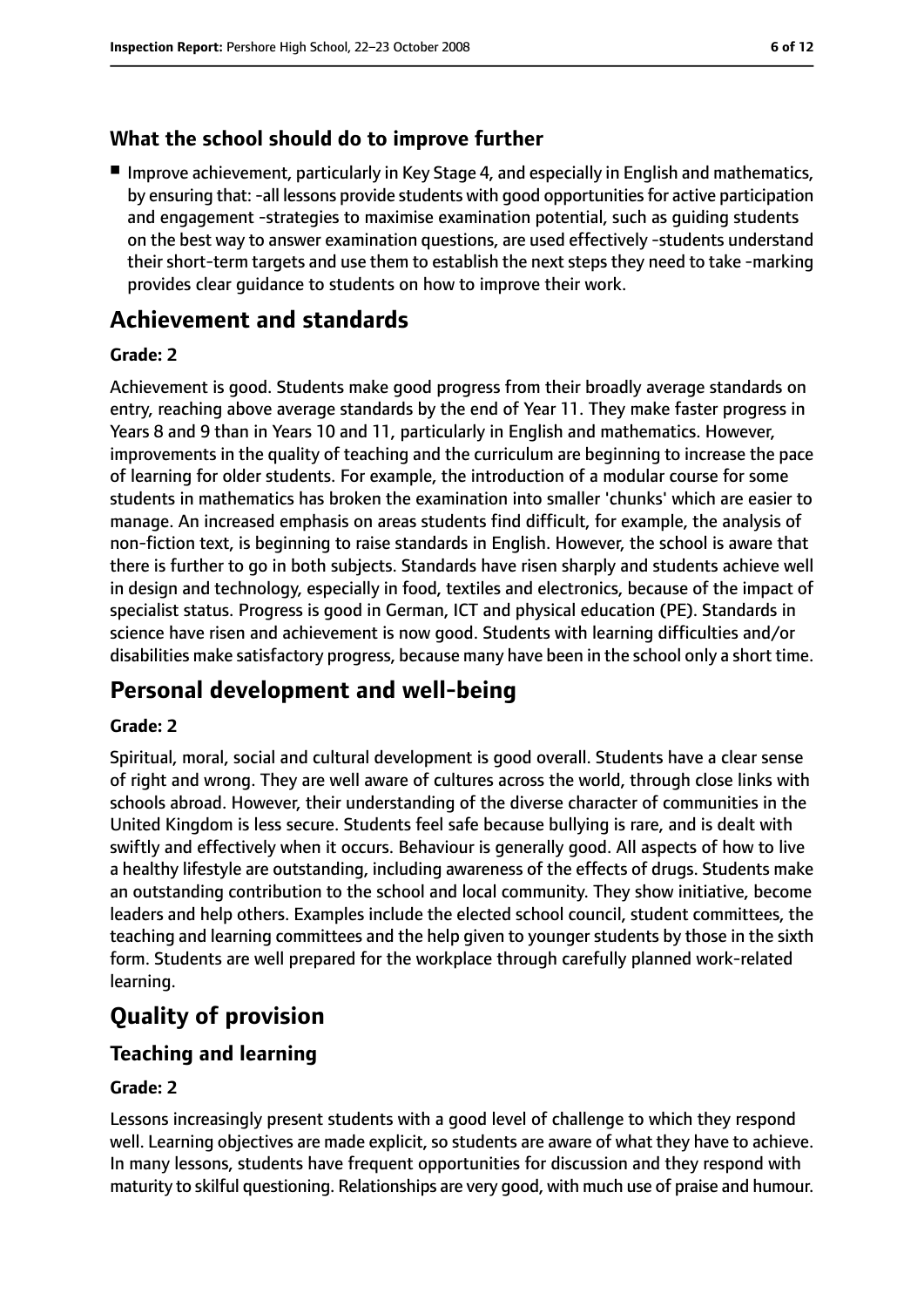Teachers are becoming more skilled in deploying teaching assistants to support lower attaining students and those with learning difficulties and/or disabilities. The use of ICT, funded through the school's specialist status, has improved students' engagement in some lessons in English and mathematics. However, the use of short-term targets to help students move forward in their learning, whilst improving rapidly, is too inconsistent across the school. In a small minority of lessons, older students receive too little help in mastering examination techniques, such as how to manage course work. Very occasionally, especially in Key Stage 4, teaching fails to engage students' interest, because there are too few opportunities for their active participation.

## **Curriculum and other activities**

#### **Grade: 2**

Detailed planning with middle schools helps students to build effectively on previous learning and is a key factor in their rapid progress. The curriculum at Key Stage 3 is broad and balanced, and meets the needs of students well. At Key Stage 4, specialist status has enabled the school to provide a good range of choices in design and technology, ICT and science, and to enhance staffing in key areas like English and mathematics. The curriculum choice is, however, more restricted for students who do not find these subjects engaging. The school is working hard to find ways to extend choices, such as early entry to examinations in some subjects in Year 10. The curriculum is becoming more flexible, in order to support those who fall behind, especially older students in English and mathematics. Parents and students, rightly, speak highly of the interesting curriculum, enriched by a 'fantastic' range of clubs. At Key Stage 4, students benefit from a good variety of careers education at local colleges and work-experience opportunities that equip them well for the future.

# **Care, guidance and support**

#### **Grade: 2**

Detailed planning with middle schools helps students to build effectively on previous learning and is a key factor in their rapid progress. The curriculum at Key Stage 3 is broad and balanced, and meets the needs of students well. At Key Stage 4, specialist status has enabled the school to provide a good range of choices in design and technology, ICT and science, and to enhance staffing in key areas like English and mathematics. The curriculum choice is, however, more restricted for students who do not find these subjects engaging. The school is working hard to find ways to extend choices, such as early entry to examinations in some subjects in Year 10. The curriculum is becoming more flexible, in order to support those who fall behind, especially older students in English and mathematics. Parents and students, rightly, speak highly of the interesting curriculum, enriched by a 'fantastic' range of clubs. At Key Stage 4, students benefit from a good variety of careers education at local colleges and work-experience opportunities that equip them well for the future.

# **Leadership and management**

#### **Grade: 2**

The headteacher, supported well by the senior team and staff, provides an ambitious vision and clear sense of direction for the school. Plans to improve students' achievement are good, and are based on a thorough and accurate analysis of the school's work. Improved provision and effective targeting of resources have resulted in better progress for students. This is now beginning to have an impact on Key Stage 4. Funding and expertise gained through specialist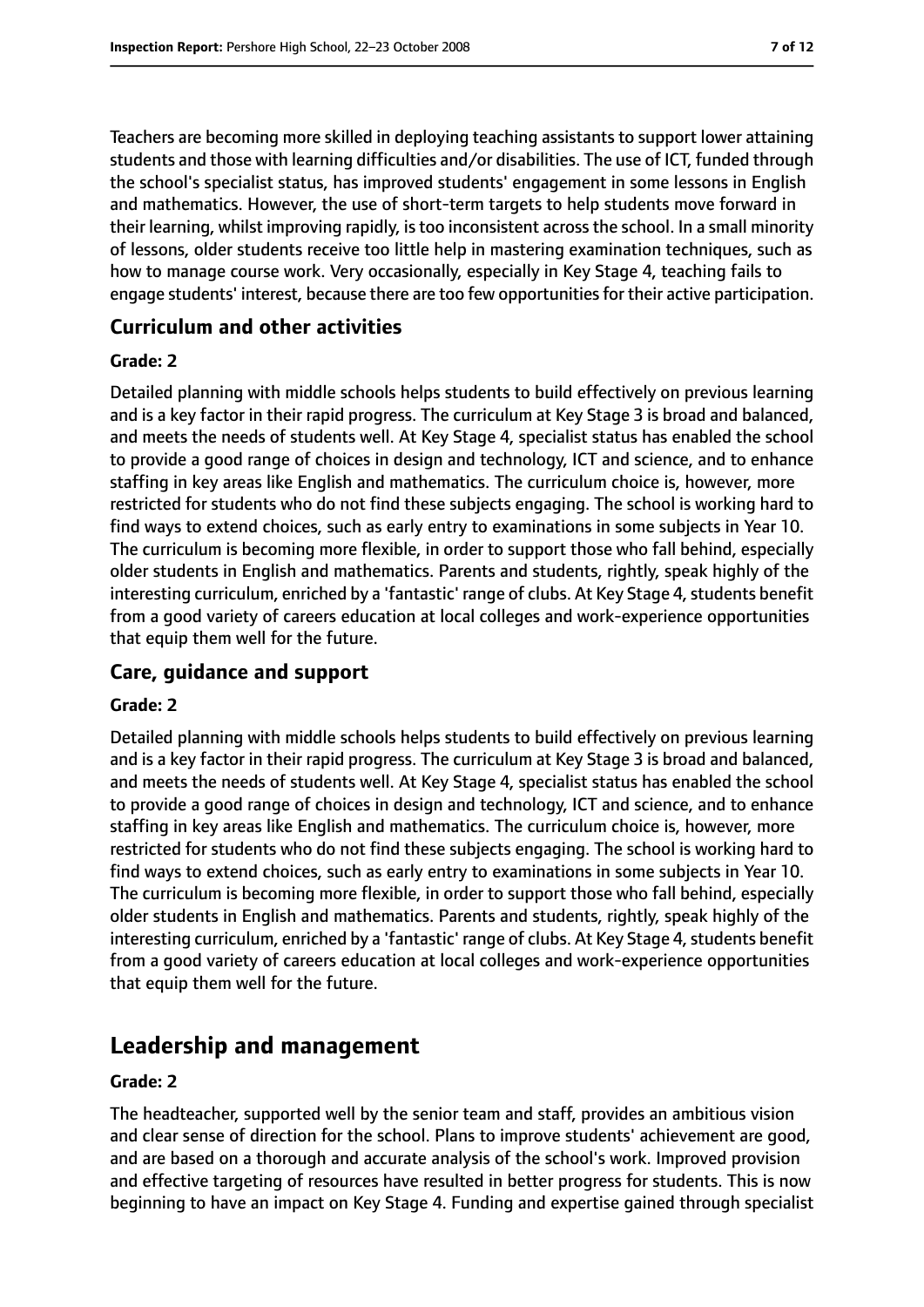status have been used effectively in promoting ICT in the local community, including primary schools. The monitoring of students' progress and the process of setting targets have improved, but are not consistently promoted across the school. Governors provide good support and challenge for the school. Their individual expertise is used well, for example in providing support for the school's excellent catering service. However, arrangements for the induction of new governors are at an early stages. The school's contribution to community cohesion is satisfactory. Whilst some aspects are good or better, pupils' knowledge and understanding of other faiths and cultures in Britain today is promoted unevenly.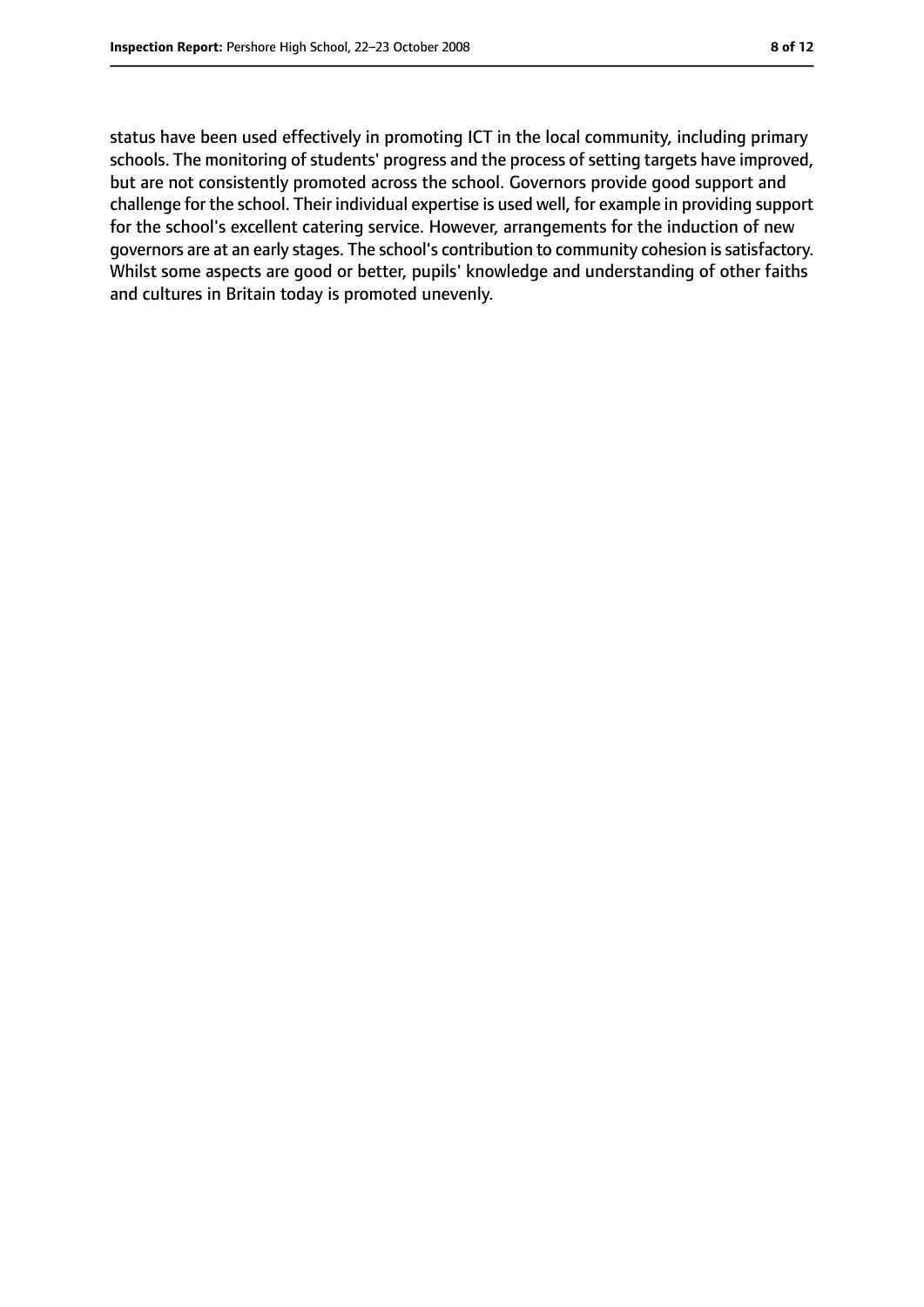**Any complaints about the inspection or the report should be made following the procedures set out in the guidance 'Complaints about school inspection', which is available from Ofsted's website: www.ofsted.gov.uk.**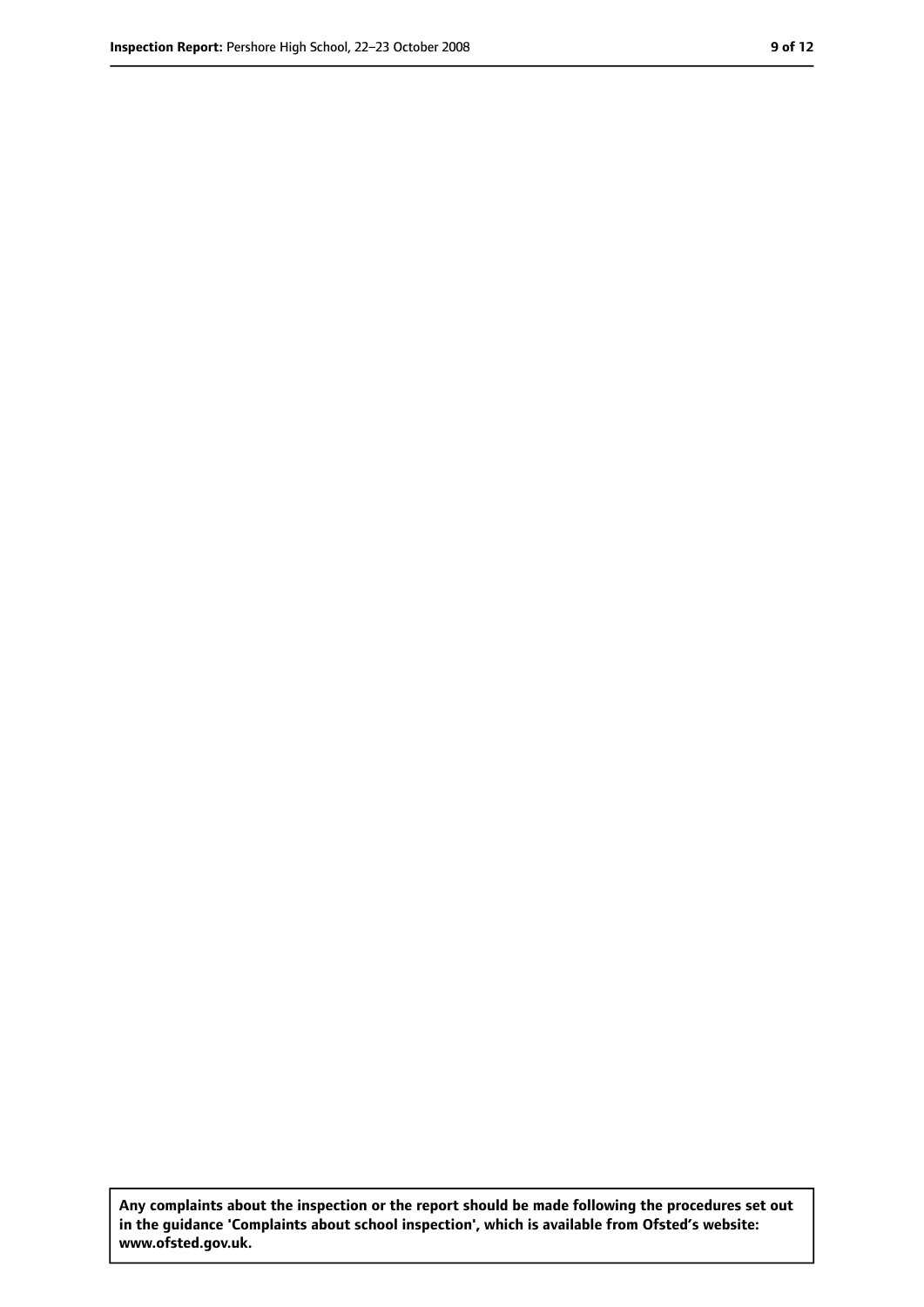# **Inspection judgements**

| Key to judgements: grade 1 is outstanding, grade 2 good, grade 3 | <b>School</b><br><b>Overall</b> | $16-19$ |
|------------------------------------------------------------------|---------------------------------|---------|
| satisfactory, and grade 4 inadequate                             |                                 |         |

# **Overall effectiveness**

| How effective, efficient and inclusive is the provision of<br>education, integrated care and any extended services in<br>meeting the needs of learners? |     |     |
|---------------------------------------------------------------------------------------------------------------------------------------------------------|-----|-----|
| Effective steps have been taken to promote improvement since<br>the last inspection                                                                     | Yes | Yes |
| How well does the school work in partnership with others to<br>promote learners' well being?                                                            |     |     |
| The capacity to make any necessary improvements                                                                                                         |     |     |

# **Achievement and standards**

| How well do learners achieve?                                                                               |  |
|-------------------------------------------------------------------------------------------------------------|--|
| The standards <sup>1</sup> reached by learners                                                              |  |
| How well learners make progress, taking account of any<br>significant variations between groups of learners |  |
| How well learners with learning difficulties and/or disabilities<br>make progress                           |  |

# **Annex A**

<sup>&</sup>lt;sup>1</sup>Grade 1 - Exceptionally and consistently high; Grade 2 - Generally above average with none significantly below average; Grade 3 - Broadly average to below average; Grade 4 - Exceptionally low.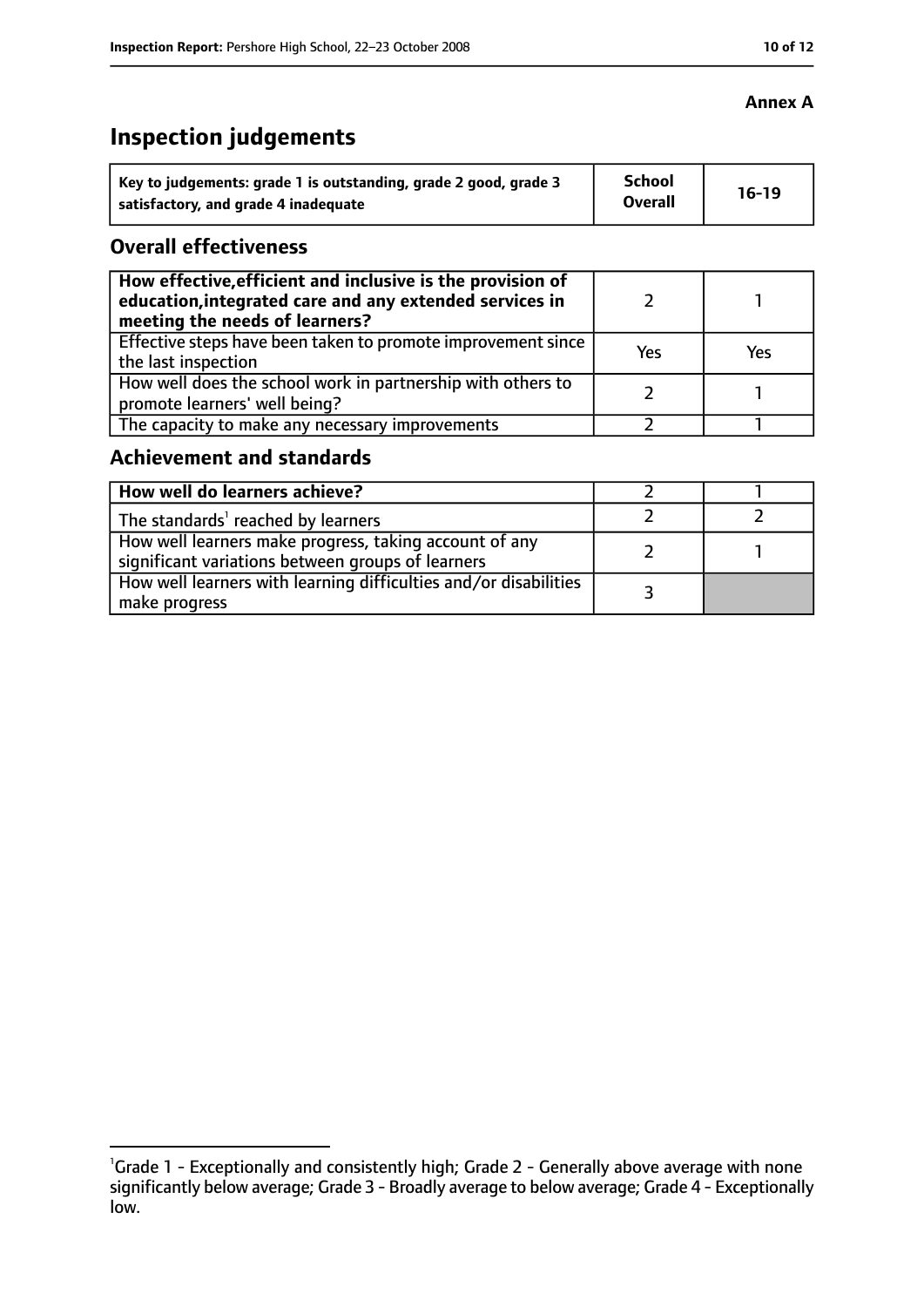# **Personal development and well-being**

| How good are the overall personal development and<br>well-being of the learners?                                 |  |
|------------------------------------------------------------------------------------------------------------------|--|
| The extent of learners' spiritual, moral, social and cultural<br>development                                     |  |
| The extent to which learners adopt healthy lifestyles                                                            |  |
| The extent to which learners adopt safe practices                                                                |  |
| The extent to which learners enjoy their education                                                               |  |
| The attendance of learners                                                                                       |  |
| The behaviour of learners                                                                                        |  |
| The extent to which learners make a positive contribution to<br>the community                                    |  |
| How well learners develop workplace and other skills that will<br>contribute to their future economic well-being |  |

# **The quality of provision**

| $\mid$ How effective are teaching and learning in meeting the<br>full range of learners' needs?       |  |
|-------------------------------------------------------------------------------------------------------|--|
| How well do the curriculum and other activities meet the range<br>of needs and interests of learners? |  |
| How well are learners cared for, quided and supported?                                                |  |

# **Leadership and management**

| How effective are leadership and management in raising<br>achievement and supporting all learners?                                                 | 2             |     |
|----------------------------------------------------------------------------------------------------------------------------------------------------|---------------|-----|
| How effectively leaders and managers at all levels set clear<br>direction leading to improvement and promote high quality of<br>care and education | 2             |     |
| How effectively leaders and managers use challenging targets<br>to raise standards                                                                 | $\mathcal{P}$ |     |
| The effectiveness of the school's self-evaluation                                                                                                  | フ             |     |
| How well equality of opportunity is promoted and discrimination<br>eliminated                                                                      | $\mathcal{P}$ |     |
| How well does the school contribute to community cohesion?                                                                                         | 3             |     |
| How effectively and efficiently resources, including staff, are<br>deployed to achieve value for money                                             | $\mathcal{P}$ |     |
| The extent to which governors and other supervisory boards<br>discharge their responsibilities                                                     | $\mathcal{P}$ |     |
| Do procedures for safequarding learners meet current<br>qovernment requirements?                                                                   | Yes           | Yes |
| Does this school require special measures?                                                                                                         | <b>No</b>     |     |
| Does this school require a notice to improve?                                                                                                      | No            |     |